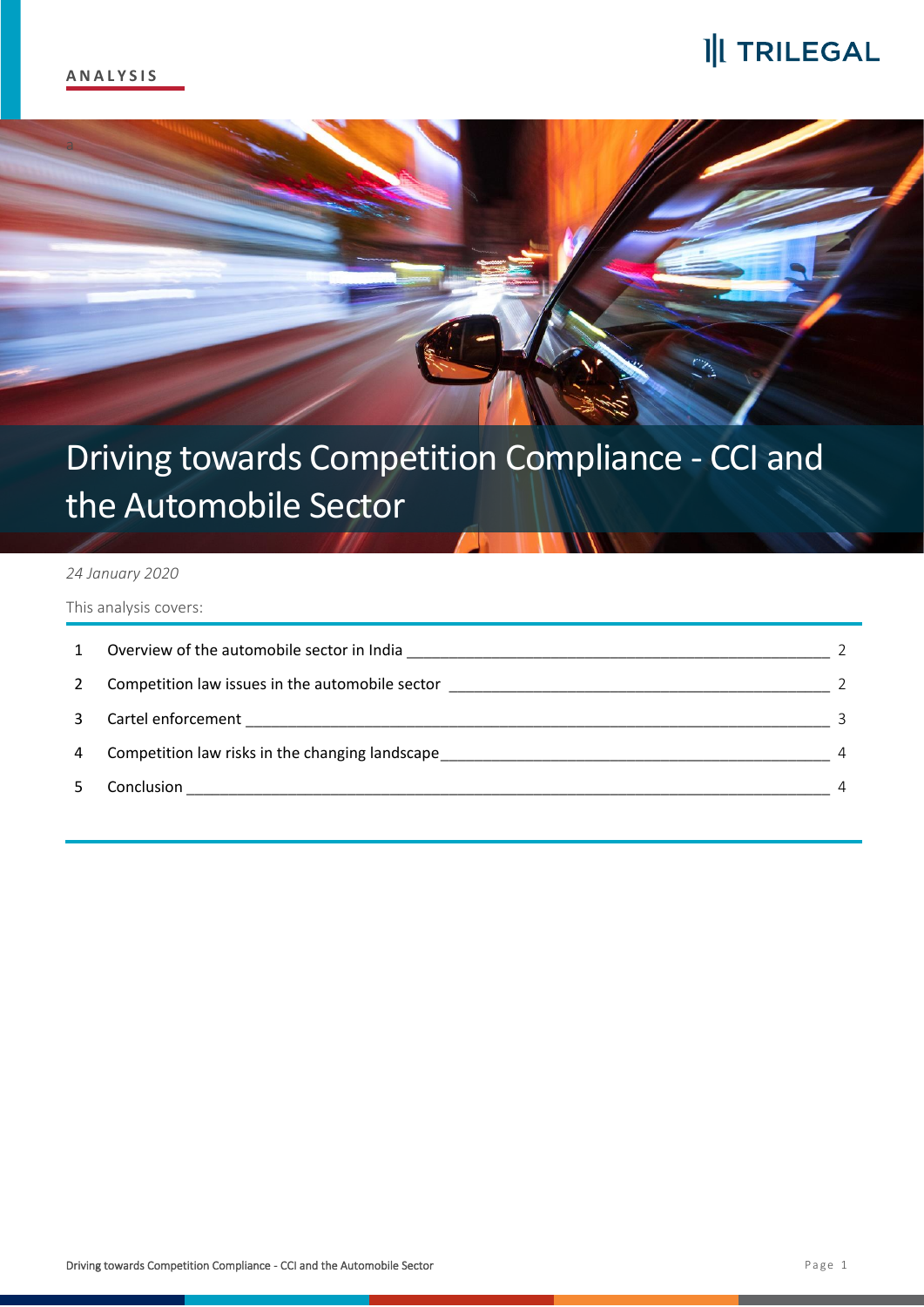### <span id="page-1-0"></span>**1 Overview of the automobile sector in India**

Over the last decade, the automobile sector in India has witnessed new players, consolidation, inflow of foreign investment and new distribution models for sale of vehicles. However, recently the sector is showing signs of slowdown with dwindling sales and revenue growth. This slowdown can be attributed to the technological shift and growing popularity of electric and hybrid cars, on-demand rides and autonomous driving. The sector is also witnessing increased scrutiny of compliance with environmental and safety standards for vehicles.

#### <span id="page-1-1"></span>**2 Competition law issues in the automobile sector**

From an enforcement perspective, the sector has historically been assessed for vertical restraints (i.e., exclusive dealing, resale price maintenance<sup>1</sup> (RPM), tie-in arrangements and refusal to deal) along with cartels and abuse of dominance. Competition law-related risks that companies in the automobile sector face arise from various factors, such as:

a. Manufacturers restricting over the counter sale of spare parts and tools by their dealers.

The automobile industry has been under scrutiny from the CCI since the substantive provisions of the Competition Act were notified. The CCI has assessed a wide spectrum of cases in the automobile sector leading to the development of significant jurisprudence in this sector. The CCI's intervention has benefitted consumers on various issues such as cartels, vertical restraints and abuse of dominance. This analysis highlights the key issues in the automobile sector from a competition law perspective in India.

- b. Collaborations between Original Equipment Manufacturers (OEMs) and Original Equipment Suppliers (OES) leading to anti-competitive exchange of information or potential imposition of vertical restraints by OEMs on the OES.
- c. Tie- in arrangements requiring customers to purchase complementary products such as sound systems, Compressed Natural Gas (CNG) kits, etc. along with the vehicle.

The first definitive finding of RPM was in the case of *Hyundai Motor India* (Hyundai) 2 . The Competition Commission of India (CCI) imposed a penalty of INR 87 crores (USD 12.24 million) on Hyundai for imposing RPM by setting and implementing a '*Discount Control Mechanism*' on its dealers through mystery shopping agents. Hyundai was also found to *prima facie* impose tie-in arrangements which mandated that its dealers use recommended lubricants.

RPM includes an agreement to sell goods on the condition that the price to be charged on resale by the purchaser must be the price stipulated by the seller, unless stated that a lower price may be charged.

RPM includes an agreement to sell goods on the condition that the price to be charged on resale by the purchaser must be the price stipulated by the seller, unless stated that a lower price may be charged.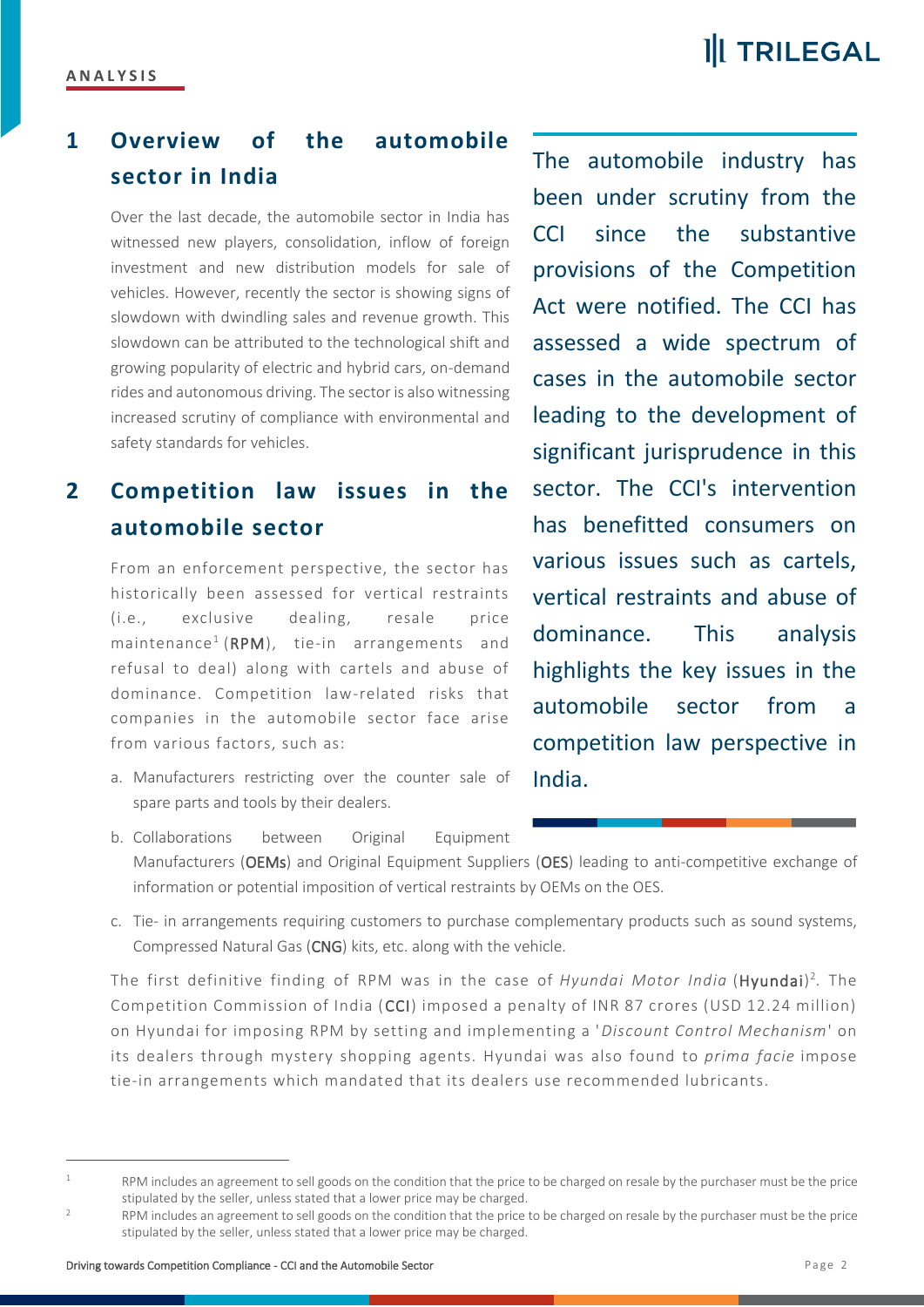

Similarly, in *Toyota & Ors. v. Competition Commission of India*, the erstwhile Competition Appellate Tribunal (COMPAT) affirmed the CCI's decision that the practice of requiring dealers to source spare parts only from OEMs or their approved vendors, restricting access to spare parts and diagnostic tools, cancelling warranties if cars were repaired by independent repairers, amounted to an exclusive supply and distribution agreement and refusal to deal. The CCI relied upon the inability of vehicle owners to switch to competing spare part providers after the purchase of the vehicle to find the OEMs dominant in the aftermarket. Sub sequently, the COMPAT found 14 car manufacturers to be dominant in the aftermarket for their own genuine spare parts and after-sale services and penalised them for abusing their dominance in this secondary market.

Besides these, the CCI is currently dealing with two ongoing investigations in the automobile sector against Maruti Suzuki India Limited (Maruti) and Honda Motorcycle and Scooter India Private Limited (Honda) on issues pertaining to vertical restraints and abuse of dominance.

The investigation against Maruti was initiated in 2019 on account of an anonymous e -mail sent by a purported distributor alleging anti-competitive discount control policy. The CCI *prima facie* found that Maruti was sending a '*Mystery Shopping Audit Report*' seeking clarification from dealers found violating its discount control policy. The errant dealers were penalised by Maruti for providing additional discounts than the permitted levels. The CCI preliminarily found this to be anti-competitive and amounting to RPM.

In the Honda investigation, the CCI *prima facie* found that Honda was abusing its dominant position and imposing vertical restraints through various practices, such as:

- unfairly restricting the sale of oil, lubricants and, batteries;
- requiring mandatory purchase of accessories and merchandise items;
- forcing the dealers to purchase slow-moving models of cars, to meet its own internal targets;
- making certain purchases contingent upon the purchase of items from a specific entity;
- terminating dealerships without prior notice.

The CCI preliminarily found these practices of Honda to be anti-competitive in nature, as they pertained to RPM, discount control mechanisms, allocation of markets for the sale of goods, exclusive supply agreements and refusal to deal.

#### <span id="page-2-0"></span>**3 Cartel enforcement**

The office of the Director General, the investigative arm of the CCI, has been investigating various domestic and global automobile companies for alleged anti-competitive practices having an appreciable adverse effect on competition in India. The leniency regime enables enterprises and individuals to avail a reduction in penalty for anti-competitive conduct by proactively assisting in cartel enforcement. Enterprises and individuals who provide vital disclosures by submitting evidence of a cartel including applicants who provide added value to evidence that is already in possession of the CCI (i.e., subsequent applications), may benefit from the leniency regime.